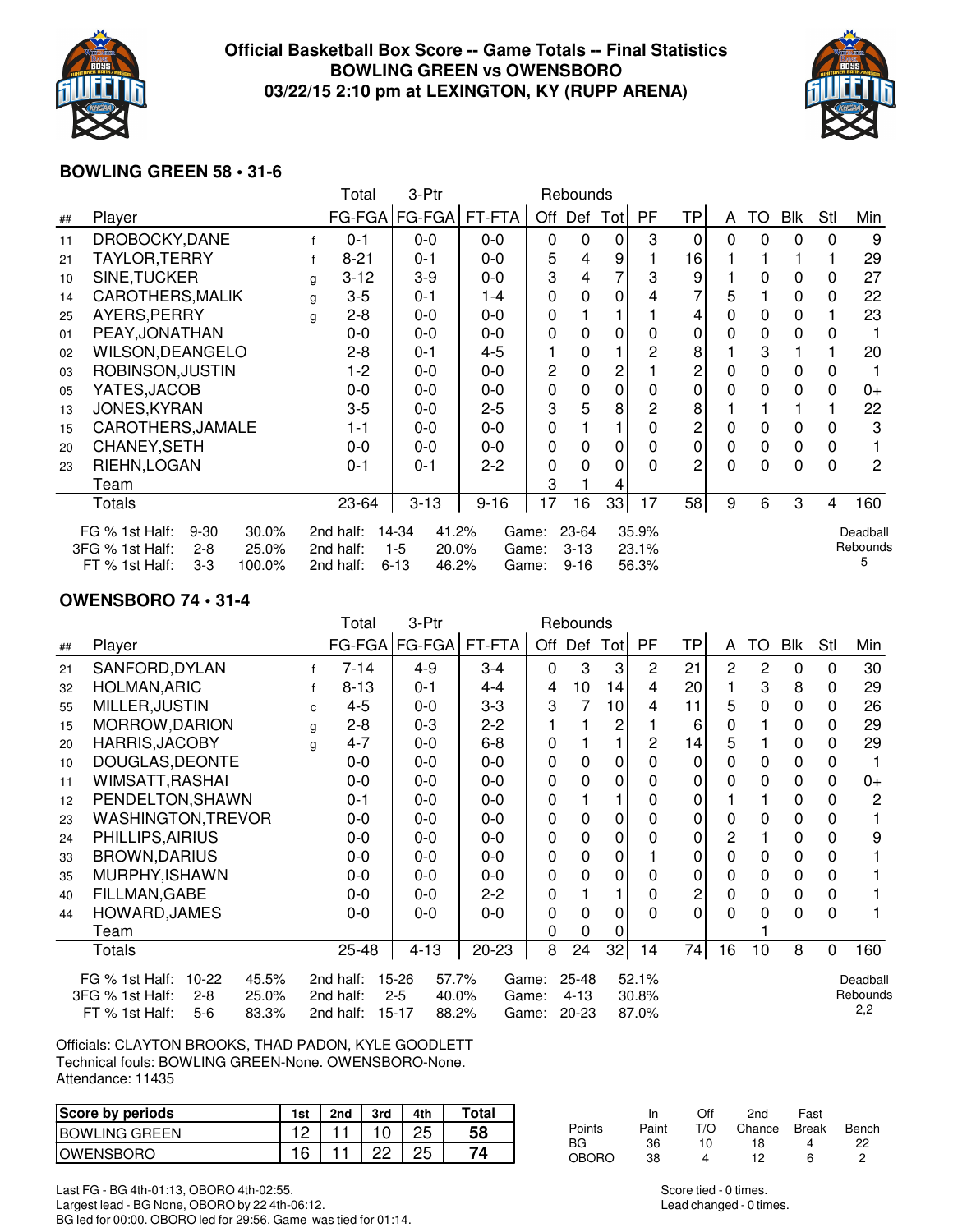

# **BOWLING GREEN vs OWENSBORO 03/22/15 2:10 pm at LEXINGTON, KY (RUPP ARENA) 1st PERIOD Play-by-Play (Page 1)**



| <b>HOME TEAM: OWENSBORO</b>                                          | <b>Time</b> | <b>Score</b> | <b>Margin</b>  | <b>VISITORS: BOWLING GREEN</b>        |
|----------------------------------------------------------------------|-------------|--------------|----------------|---------------------------------------|
| MISSED 3 PTR by SANFORD, DYLAN                                       | 07:42       |              |                | REBOUND (DEF) by TAYLOR, TERRY        |
| REBOUND (DEF) by SANFORD, DYLAN                                      | 07:26       |              |                | MISSED 3 PTR by SINE, TUCKER          |
| MISSED JUMPER by HOLMAN, ARIC                                        | 07:15       |              |                | REBOUND (DEF) by SINE, TUCKER         |
| REBOUND (DEF) by MILLER, JUSTIN                                      | 06:53       |              |                | MISSED JUMPER by AYERS, PERRY         |
| MISSED FT SHOT by HARRIS, JACOBY                                     | 06:46       |              |                | FOUL by CAROTHERS, MALIK (P1T1)       |
| REBOUND (OFF) by (DEADBALL)                                          | 06:46       |              |                |                                       |
| GOOD! FT SHOT by HARRIS, JACOBY                                      | 06:46       | $1 - 0$      | H1             |                                       |
| REBOUND (DEF) by HOLMAN, ARIC                                        | 06:34       |              |                | MISSED LAYUP by AYERS, PERRY          |
| TURNOVR by HOLMAN, ARIC                                              | 06:31       |              |                |                                       |
|                                                                      | 06:30       |              |                | STEAL by AYERS, PERRY                 |
| REBOUND (DEF) by HOLMAN, ARIC                                        | 06:26       |              |                | MISSED JUMPER by TAYLOR, TERRY        |
| GOOD! 3 PTR by SANFORD, DYLAN                                        | 06:03       | $4 - 0$      | H <sub>4</sub> |                                       |
| ASSIST by MILLER, JUSTIN                                             | 06:03       |              |                |                                       |
|                                                                      | 05:31       | $4 - 3$      | H <sub>1</sub> | GOOD! 3 PTR by SINE, TUCKER           |
|                                                                      | 05:31       |              |                | ASSIST by CAROTHERS, MALIK            |
| GOOD! FT SHOT by MILLER, JUSTIN                                      | 05:10       | $5 - 3$      | H <sub>2</sub> | FOUL by DROBOCKY, DANE (P1T2)         |
| GOOD! FT SHOT by MILLER, JUSTIN                                      | 05:10       | $6 - 3$      | H <sub>3</sub> |                                       |
|                                                                      | 05:10       |              |                | SUB IN: JONES, KYRAN                  |
|                                                                      | 05:10       |              |                | SUB IN : WILSON, DEANGELO             |
|                                                                      | 05:10       |              |                | SUB OUT: DROBOCKY, DANE               |
|                                                                      | 05:10       |              |                |                                       |
|                                                                      |             |              |                | SUB OUT: AYERS, PERRY                 |
| REBOUND (DEF) by HOLMAN, ARIC<br>GOOD! LAYUP by HARRIS, JACOBY [PNT] | 04:59       |              |                | MISSED LAYUP by WILSON, DEANGELO      |
|                                                                      | 04:53       | $8 - 3$      | H <sub>5</sub> |                                       |
| REBOUND (DEF) by HOLMAN, ARIC                                        | 04:43       |              |                | MISSED LAYUP by TAYLOR, TERRY         |
| MISSED JUMPER by HARRIS, JACOBY                                      | 04:34       |              |                |                                       |
| REBOUND (OFF) by MILLER, JUSTIN                                      | 04:34       |              |                |                                       |
| GOOD! TIP-IN by MILLER, JUSTIN [PNT]                                 | 04:28       | $10-3$       | H <sub>7</sub> |                                       |
| REBOUND (DEF) by HOLMAN, ARIC                                        | 04:14       |              |                | MISSED 3 PTR by SINE, TUCKER          |
| MISSED LAYUP by SANFORD, DYLAN                                       | 03:45       |              |                |                                       |
| REBOUND (OFF) by MILLER, JUSTIN                                      | 03:45       |              |                |                                       |
| GOOD! TIP-IN by MILLER, JUSTIN [PNT]                                 | 03:42       | $12-3$       | H 9            |                                       |
|                                                                      | 03:42       |              |                | FOUL by CAROTHERS, MALIK (P2T3)       |
|                                                                      | 03:42       |              |                | TIMEOUT 30sec                         |
| GOOD! FT SHOT by MILLER, JUSTIN                                      | 03:42       | $13-3$       | H 10           |                                       |
| SUB IN : PHILLIPS, AIRIUS                                            | 03:42       |              |                | SUB IN: AYERS, PERRY                  |
| SUB OUT: MILLER, JUSTIN                                              | 03:42       |              |                | SUB OUT: CAROTHERS, MALIK             |
|                                                                      | 03:25       | $13-5$       | H 8            | GOOD! JUMPER by TAYLOR, TERRY [PNT]   |
|                                                                      | 03:23       |              |                | ASSIST by SINE, TUCKER                |
| TURNOVR by HOLMAN, ARIC                                              | 03:03       |              |                |                                       |
|                                                                      | 02:45       |              |                | <b>TIMEOUT MEDIA</b>                  |
|                                                                      | 02:23       |              |                | MISSED 3 PTR by TAYLOR, TERRY         |
|                                                                      | 02:23       |              |                | REBOUND (OFF) by SINE, TUCKER         |
|                                                                      | 02:20       |              |                | MISSED TIP-IN by SINE, TUCKER         |
|                                                                      | 02:20       |              |                | REBOUND (OFF) by TAYLOR, TERRY        |
|                                                                      | 01:59       |              |                | MISSED JUMPER by TAYLOR, TERRY        |
|                                                                      | 01:59       |              |                | REBOUND (OFF) by TAYLOR, TERRY        |
|                                                                      | 01:57       | $13-7$       | H 6            | GOOD! TIP-IN by TAYLOR, TERRY [PNT]   |
| MISSED LAYUP by HOLMAN, ARIC                                         | 01:34       |              |                | REBOUND (DEF) by SINE, TUCKER         |
|                                                                      | 01:25       | $13-9$       | H 4            | GOOD! LAYUP by WILSON, DEANGELO [PNT] |
| SUB IN : MILLER, JUSTIN                                              | 01:25       |              |                | SUB IN: CAROTHERS, JAMALE             |
| SUB OUT: PHILLIPS, AIRIUS                                            | 01:25       |              |                | SUB IN: DROBOCKY, DANE                |
|                                                                      | 01:25       |              |                | SUB OUT: SINE, TUCKER                 |
|                                                                      | 01:25       |              |                | SUB OUT: TAYLOR, TERRY                |
| FOUL by HARRIS, JACOBY (P1T1)                                        | 01:17       |              |                |                                       |
|                                                                      | 01:25       | $13 - 10$    | H <sub>3</sub> | GOOD! FT SHOT by WILSON, DEANGELO     |
| TURNOVR by SANFORD, DYLAN                                            | 01:16       |              |                |                                       |
|                                                                      | 01:15       |              |                | STEAL by JONES, KYRAN                 |
|                                                                      | 01:07       | $13 - 12$    | H <sub>1</sub> | GOOD! JUMPER by CAROTHERS, JAMALE     |
|                                                                      | 01:07       |              |                | ASSIST by WILSON, DEANGELO            |
| GOOD! LAYUP by HOLMAN, ARIC [PNT]                                    | 00:48       | $15 - 12$    | $H_3$          |                                       |
|                                                                      |             |              |                |                                       |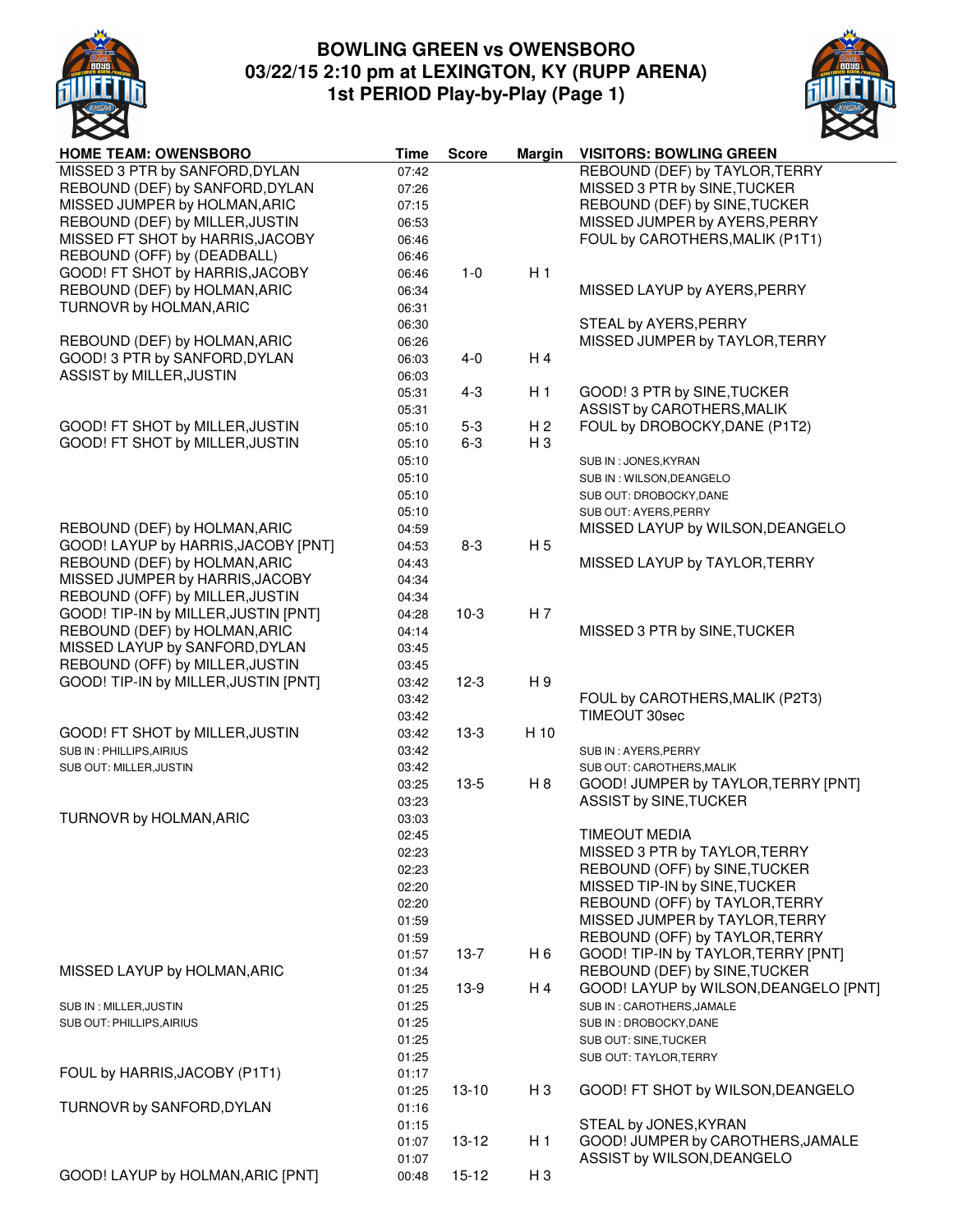

# **BOWLING GREEN vs OWENSBORO 03/22/15 2:10 pm at LEXINGTON, KY (RUPP ARENA) 1st PERIOD Play-by-Play (Page 2)**



| <b>HOME TEAM: OWENSBORO</b>    | Time  | <b>Score</b> | Margin | <b>VISITORS: BOWLING GREEN</b> |
|--------------------------------|-------|--------------|--------|--------------------------------|
| ASSIST by HARRIS, JACOBY       | 00:48 |              |        |                                |
| GOOD! FT SHOT by HOLMAN, ARIC  | 00:48 | 16-12        | H 4    | FOUL by DROBOCKY, DANE (P2T4)  |
| SUB IN : MURPHY, ISHAWN        | 00:48 |              |        | SUB IN : TAYLOR, TERRY         |
| SUB OUT: SANFORD, DYLAN        | 00:48 |              |        | SUB OUT: DROBOCKY.DANE         |
|                                | 00:39 |              |        | TURNOVR by WILSON, DEANGELO    |
| MISSED 3 PTR by MORROW, DARION | 00:08 |              |        | REBOUND (DEF) by AYERS, PERRY  |

### OWENSBORO 16, BOWLING GREEN 12

|                      |          | Off | 2nd           | Fast |       |                         |
|----------------------|----------|-----|---------------|------|-------|-------------------------|
| 1stperiod-only Paint |          | T/O | Chance Break  |      | Bench |                         |
| BOWLING GREEN        | <b>6</b> |     |               |      |       | Score tied - 0 times.   |
| OWENSBORO            | - 8      |     | $\mathcal{P}$ |      |       | Lead changed - 0 times. |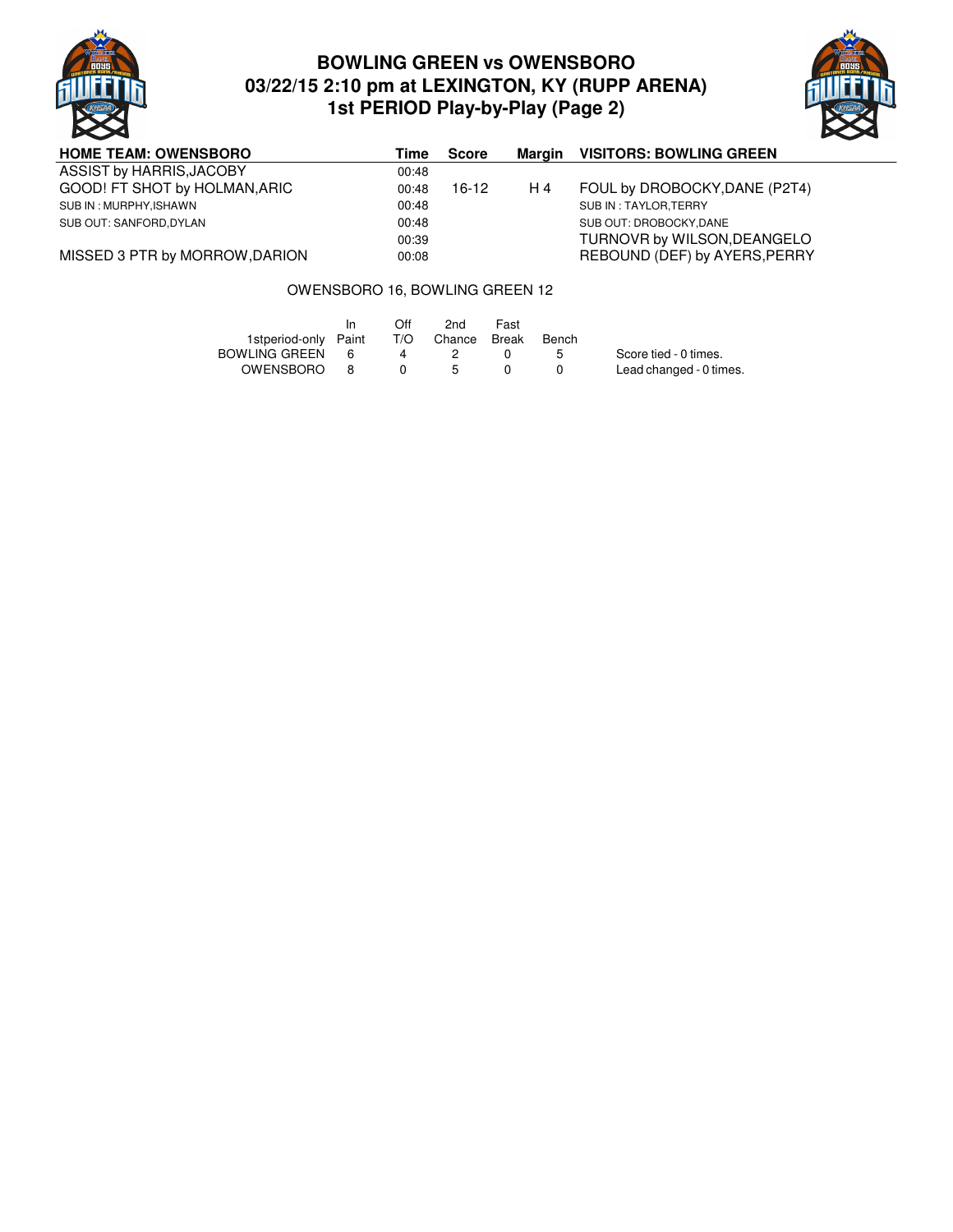

# **BOWLING GREEN vs OWENSBORO 03/22/15 2:10 pm at LEXINGTON, KY (RUPP ARENA) 2nd PERIOD Play-by-Play (Page 1)**



| <b>HOME TEAM: OWENSBORO</b>          | <b>Time</b> | <b>Score</b> | Margin         | <b>VISITORS: BOWLING GREEN</b>        |
|--------------------------------------|-------------|--------------|----------------|---------------------------------------|
| TURNOVR by MORROW, DARION            | 07:50       |              |                |                                       |
|                                      | 07:49       |              |                | STEAL by TAYLOR, TERRY                |
|                                      | 07:43       |              |                | TURNOVR by CAROTHERS, MALIK           |
| GOOD! JUMPER by HARRIS, JACOBY       | 07:13       | $18-12$      | H <sub>6</sub> |                                       |
|                                      | 06:58       |              |                | MISSED JUMPER by TAYLOR, TERRY        |
|                                      | 06:58       |              |                | REBOUND (OFF) by (TEAM)               |
|                                      | 06:40       | $18 - 15$    | H <sub>3</sub> | GOOD! 3 PTR by SINE, TUCKER           |
|                                      | 06:40       |              |                | ASSIST by CAROTHERS, MALIK            |
| MISSED 3 PTR by MORROW, DARION       | 06:13       |              |                | REBOUND (DEF) by SINE, TUCKER         |
|                                      | 06:03       |              |                | MISSED LAYUP by AYERS, PERRY          |
|                                      |             |              |                | REBOUND (OFF) by (DEADBALL)           |
|                                      | 06:03       |              |                |                                       |
| FOUL by HOLMAN, ARIC (P1T2)          | 06:02       |              |                |                                       |
| REBOUND (DEF) by (DEADBALL)          | 06:00       |              |                | MISSED JUMPER by DROBOCKY, DANE       |
|                                      | 05:58       |              |                | FOUL by AYERS, PERRY (P1T5)           |
| MISSED 3 PTR by SANFORD, DYLAN       | 05:39       |              |                |                                       |
| REBOUND (OFF) by HOLMAN, ARIC        | 05:39       |              |                |                                       |
| MISSED 3 PTR by MORROW, DARION       | 05:32       |              |                | REBOUND (DEF) by TAYLOR, TERRY        |
|                                      | 05:25       | 18-17        | H1             | GOOD! LAYUP by AYERS, PERRY [FB/PNT]  |
|                                      | 05:25       |              |                | ASSIST by TAYLOR, TERRY               |
| SUB IN : PENDELTON, SHAWN            | 05:22       |              |                | SUB IN : WILSON, DEANGELO             |
| SUB OUT: MORROW, DARION              | 05:22       |              |                | SUB IN: JONES, KYRAN                  |
|                                      | 05:22       |              |                | SUB OUT: CAROTHERS, MALIK             |
|                                      | 05:22       |              |                | SUB OUT: DROBOCKY, DANE               |
| GOOD! JUMPER by HOLMAN, ARIC         | 05:12       | $20 - 17$    | $H_3$          |                                       |
| ASSIST by PENDELTON, SHAWN           | 05:12       |              |                |                                       |
|                                      | 04:55       |              |                | MISSED 3 PTR by SINE, TUCKER          |
|                                      | 04:55       |              |                | REBOUND (OFF) by TAYLOR, TERRY        |
| BLOCK by HOLMAN, ARIC                | 04:52       |              |                | MISSED TIP-IN by TAYLOR, TERRY        |
| REBOUND (DEF) by PENDELTON, SHAWN    | 04:50       |              |                |                                       |
| TIMEOUT 30sec                        | 04:47       |              |                |                                       |
| GOOD! JUMPER by SANFORD, DYLAN [PNT] | 04:36       | $22 - 17$    | H <sub>5</sub> |                                       |
|                                      | 04:18       | $22 - 19$    | $H_3$          | GOOD! LAYUP by TAYLOR, TERRY [PNT]    |
| MISSED JUMPER by PENDELTON, SHAWN    | 03:44       |              |                | <b>BLOCK by TAYLOR, TERRY</b>         |
|                                      | 03:42       |              |                | REBOUND (DEF) by JONES, KYRAN         |
|                                      |             |              |                |                                       |
|                                      | 03:27       |              |                | TURNOVR by TAYLOR, TERRY              |
| TURNOVR by PENDELTON, SHAWN          | 03:25       |              |                |                                       |
|                                      | 03:24       |              |                | STEAL by WILSON, DEANGELO             |
| FOUL by SANFORD, DYLAN (P1T3)        | 02:58       |              |                |                                       |
|                                      | 02:58       |              |                | <b>TIMEOUT MEDIA</b>                  |
| SUB IN : MORROW, DARION              | 02:58       |              |                |                                       |
| SUB OUT: PENDELTON, SHAWN            | 02:58       |              |                |                                       |
|                                      | 02:38       |              |                | MISSED JUMPER by TAYLOR, TERRY        |
|                                      | 02:38       |              |                | REBOUND (OFF) by SINE, TUCKER         |
|                                      | 02:20       | $22 - 21$    | H1             | GOOD! LAYUP by WILSON, DEANGELO [PNT] |
| MISSED 3 PTR by HOLMAN, ARIC         | 02:03       |              |                | REBOUND (DEF) by SINE, TUCKER         |
| BLOCK by HOLMAN, ARIC                | 01:54       |              |                | MISSED JUMPER by WILSON, DEANGELO     |
| REBOUND (DEF) by HOLMAN, ARIC        | 01:53       |              |                |                                       |
| MISSED JUMPER by MORROW, DARION      | 01:49       |              |                | REBOUND (DEF) by JONES, KYRAN         |
|                                      | 01:35       |              |                | MISSED JUMPER by TAYLOR, TERRY        |
|                                      | 01:35       |              |                | REBOUND (OFF) by JONES, KYRAN         |
| REBOUND (DEF) by MILLER, JUSTIN      | 01:32       |              |                | MISSED TIP-IN by JONES, KYRAN         |
| GOOD! 3 PTR by SANFORD, DYLAN        | 01:25       | $25 - 21$    | H 4            |                                       |
| ASSIST by HARRIS, JACOBY             | 01:25       |              |                |                                       |
| FOUL by MILLER, JUSTIN (P1T4)        | 01:06       | 25-22        | H <sub>3</sub> | GOOD! FT SHOT by WILSON, DEANGELO     |
|                                      | 01:06       | $25 - 23$    | H <sub>2</sub> | GOOD! FT SHOT by WILSON, DEANGELO     |
|                                      | 01:06       |              |                |                                       |
| SUB IN : PHILLIPS, AIRIUS            |             |              |                |                                       |
| SUB OUT: HARRIS, JACOBY              | 01:06       |              | H 4            |                                       |
| GOOD! LAYUP by HOLMAN, ARIC [PNT]    | 00:50       | $27 - 23$    |                |                                       |
| <b>ASSIST by PHILLIPS, AIRIUS</b>    | 00:50       |              |                |                                       |
|                                      | 00:05       |              |                | MISSED 3 PTR by SINE, TUCKER          |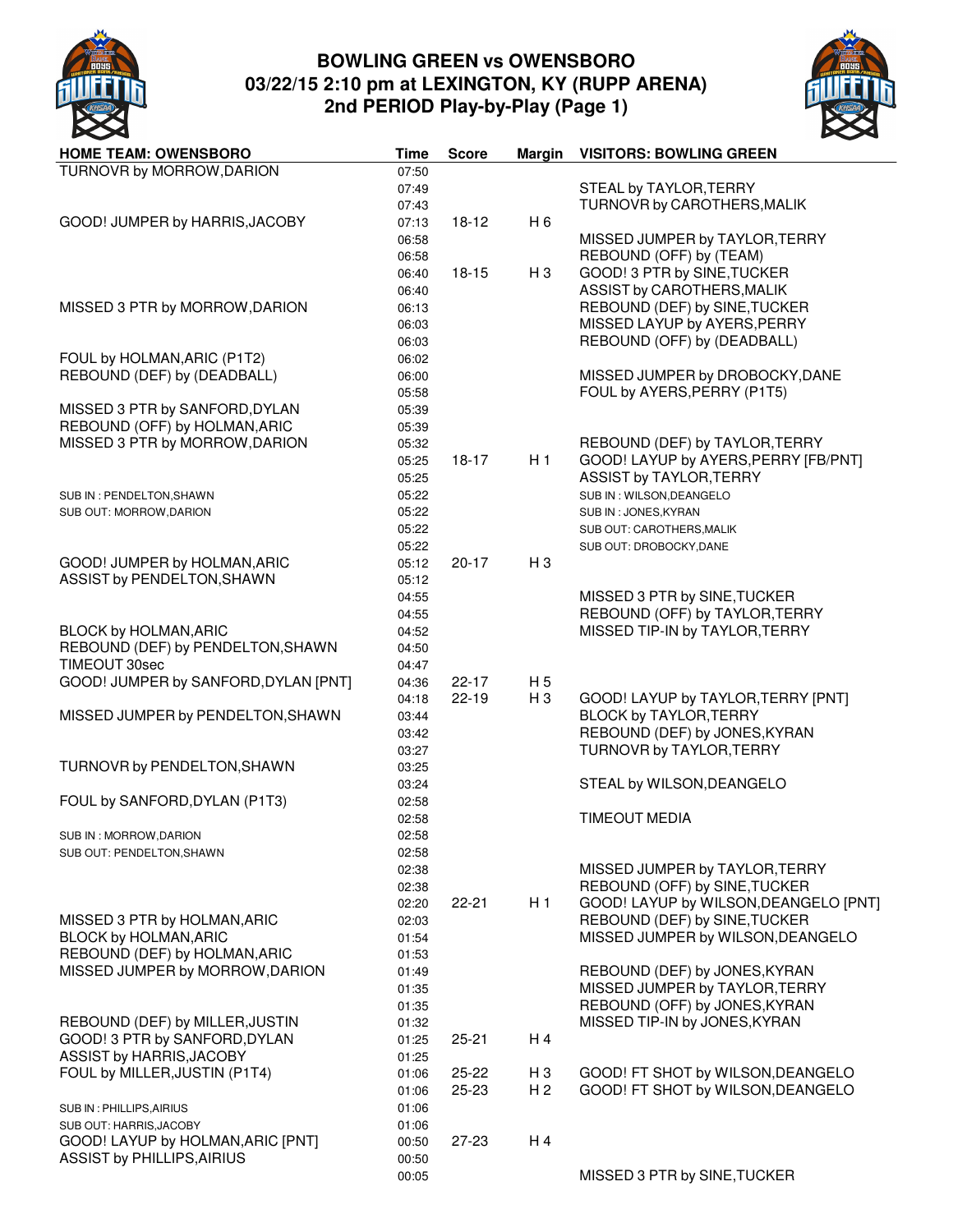

# **BOWLING GREEN vs OWENSBORO 03/22/15 2:10 pm at LEXINGTON, KY (RUPP ARENA) 2nd PERIOD Play-by-Play (Page 2)**



**HOME TEAM: OWENSBORO Time Score Margin VISITORS: BOWLING GREEN**<br>00:05 REBOUND (OFF) by WILSON, I REBOUND (OFF) by WILSON,DEANGELO 00:00 MISSED 3 PTR by WILSON, DEANGELO<br>00:00 REBOUND (OFF) by (DEADBALL) REBOUND (OFF) by (DEADBALL)

#### OWENSBORO 27, BOWLING GREEN 23

|                      | In  | Off | 2nd              | Fast |       |                         |
|----------------------|-----|-----|------------------|------|-------|-------------------------|
| 2ndperiod-only Paint |     |     | T/O Chance Break |      | Bench |                         |
| <b>BOWLING GREEN</b> | - 6 |     | <b>5</b>         |      |       | Score tied - 0 times.   |
| OWENSBORO            | 4   |     |                  |      |       | Lead changed - 0 times. |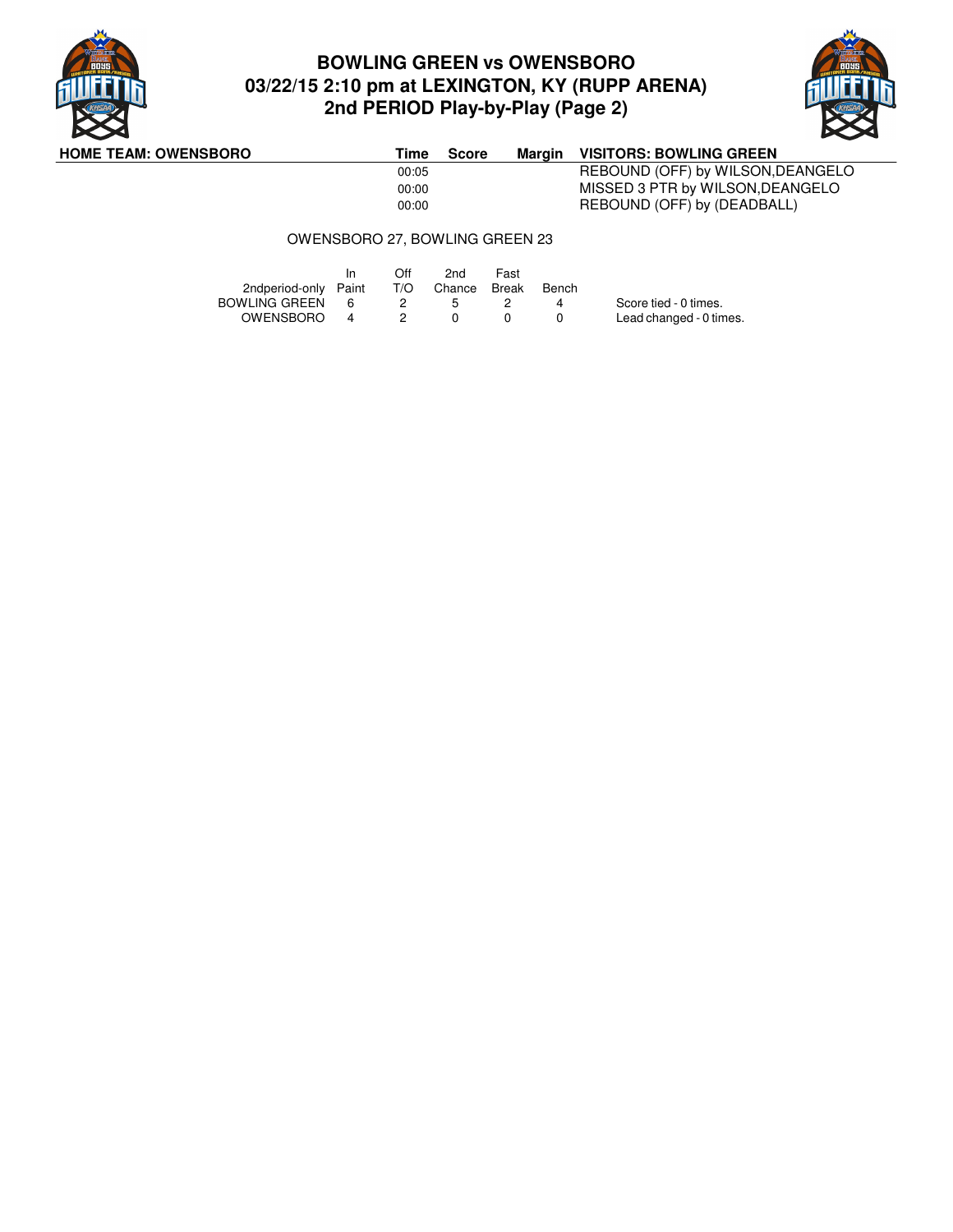

## **Official Basketball Box Score -- 1st Half-Only BOWLING GREEN vs OWENSBORO 03/22/15 2:10 pm at LEXINGTON, KY (RUPP ARENA)**



## **BOWLING GREEN**

|    |                         |   | Total    | 3-Ptr         |         |     | Rebounds       |      |          |                |   |    |            |     |            |
|----|-------------------------|---|----------|---------------|---------|-----|----------------|------|----------|----------------|---|----|------------|-----|------------|
| ## | Player                  |   | FG-FGA   | <b>FG-FGA</b> | FT-FTA  | Off | Def            | Totl | PF       | ТP             | A | TO | <b>Blk</b> | Stl | <b>Min</b> |
| 11 | DROBOCKY, DANE          |   | $0 - 1$  | $0 - 0$       | $0 - 0$ | 0   | 0              | 0    | 2        |                |   | 0  |            | 0   | 6          |
| 21 | TAYLOR, TERRY           |   | $3 - 11$ | $0 - 1$       | $0 - 0$ | 3   | 2              | 5    | 0        | 6              |   |    |            |     | 15         |
| 10 | SINE, TUCKER            | g | $2 - 7$  | $2 - 6$       | $0 - 0$ | 2   | 4              | 6    | $\Omega$ | 6              |   |    |            | 0   | 15         |
| 14 | <b>CAROTHERS, MALIK</b> | a | $0 - 0$  | $0 - 0$       | $0 - 0$ | 0   | 0              | 0    | 2        | $\overline{0}$ | 2 |    |            | 0   | 7          |
| 25 | AYERS, PERRY            | g | l -4     | $0 - 0$       | $0 - 0$ | 0   |                |      |          | 2              |   | 0  |            |     | 15         |
| 02 | <b>WILSON, DEANGELO</b> |   | $2 - 5$  | $0 - 1$       | $3-3$   |     | 0              |      |          |                |   |    |            |     | 11         |
| 13 | JONES, KYRAN            |   | $0 - 1$  | $0 - 0$       | $0 - 0$ |     | $\overline{2}$ | 3    | 0        | 0              |   | 0  |            |     | 10         |
| 15 | CAROTHERS, JAMALE       |   | 1-1      | $0 - 0$       | $0 - 0$ | 0   | $\Omega$       | 0    | $\Omega$ | 2              |   | 0  | O          | 0   | 1.         |
|    | Team                    |   |          |               |         |     | $\Omega$       |      |          |                |   |    |            |     |            |
|    | Totals                  |   | $9 - 30$ | $2 - 8$       | $3 - 3$ | 8   | 9              | 17   | 5        | 23             | 5 | 3  |            | 4   | 80         |
|    |                         |   |          |               |         |     |                |      |          |                |   |    |            |     |            |

| FG % 1st Half: 9-30 |         | $30.0\%$ |
|---------------------|---------|----------|
| $3FG %$ 1st Half:   | $2 - 8$ | $25.0\%$ |
| $FT \%$ 1st Half:   | $3-3$   | 100.0%   |

## **OWENSBORO**

|    |                                                                           |    | Total   | 3-Ptr   |         |                | Rebounds       |      |           |                |          |          |                |                |     |
|----|---------------------------------------------------------------------------|----|---------|---------|---------|----------------|----------------|------|-----------|----------------|----------|----------|----------------|----------------|-----|
| ## | Player                                                                    |    | FG-FGA  | FG-FGA  | FT-FTA  | Off            | Def            | Totl | <b>PF</b> | ТP             | A        | TO       | Blk            | Stl            | Min |
| 21 | SANFORD, DYLAN                                                            |    | $3-6$   | $2 - 4$ | $0 - 0$ | 0              |                |      |           | 8              | 0        |          | 0              | 0              | 15  |
| 32 | <b>HOLMAN, ARIC</b>                                                       |    | $3-6$   | $0 - 1$ | 1-1     |                | 6              |      |           |                | 0        | 2        | 2              | 0              | 16  |
| 55 | MILLER, JUSTIN                                                            | C. | $2 - 2$ | $0 - 0$ | $3 - 3$ | $\overline{2}$ | 2              | 4    |           |                |          | $\Omega$ | 0              | 0              | 14  |
| 15 | MORROW, DARION                                                            | g  | $0 - 4$ | $0 - 3$ | $0 - 0$ | $\mathbf 0$    | $\overline{0}$ | 0    | 0         | 0              | 0        |          | 0              | 0              | 14  |
| 20 | <b>HARRIS, JACOBY</b>                                                     | g  | $2 - 3$ | $0 - 0$ | $1 - 2$ | 0              | $\overline{0}$ | 0    |           | 5              | 2        | 0        | 0              | 0              | 15  |
| 12 | PENDELTON, SHAWN                                                          |    | $0 - 1$ | $0 - 0$ | $0 - 0$ | 0              |                |      | 0         | 0              |          |          | 0              | 0              | 2   |
| 24 | PHILLIPS, AIRIUS                                                          |    | $0 - 0$ | $0 - 0$ | $0 - 0$ | 0              | $\overline{0}$ | 0    | 0         | $\overline{0}$ |          | 0        | 0              | 0              | 3   |
| 35 | MURPHY, ISHAWN                                                            |    | $0 - 0$ | $0 - 0$ | $0 - 0$ | 0              | 0              | 0    | $\Omega$  | 0              | $\Omega$ | 0        | $\Omega$       | 0              |     |
|    | Team                                                                      |    |         |         |         | 0              | 0              | 0    |           |                |          |          |                |                |     |
|    | Totals                                                                    |    | $10-22$ | $2 - 8$ | $5-6$   | 3              | 10             | 13   | 4         | 27             | 5        | 5        | $\overline{2}$ | $\overline{0}$ | 80  |
|    | 45.5%<br>FG % 1st Half:<br>$10-22$<br>3FG % 1st Half:<br>25.0%<br>$2 - 8$ |    |         |         |         |                |                |      |           |                |          |          |                |                |     |

FT % 1st Half: 5-6 83.3%

Officials: CLAYTON BROOKS, THAD PADON, KYLE GOODLETT Technical fouls: BOWLING GREEN-None. OWENSBORO-None. Attendance:

| Score by periods      | 1st | 2nd | Total |
|-----------------------|-----|-----|-------|
| <b>IBOWLING GREEN</b> |     |     | 23    |
| <b>IOWENSBORO</b>     | 16  |     |       |

Last FG - BG 2nd-02:20, OBORO 2nd-00:50. Largest lead - BG None, OBORO by 10 1st-03:42. BG led for 00:00. OBORO led for 13:56. Game was tied for 01:14.

|              | <b>In</b> | Off | 2 <sub>nd</sub> | Fast         |       |
|--------------|-----------|-----|-----------------|--------------|-------|
| Points       | Paint     | T/O | Chance Break    |              | Bench |
| <b>BG</b>    | 12        | ิค  |                 |              |       |
| <b>OBORO</b> | 12        |     | 5               | $\mathbf{U}$ |       |

Score tied - 0 times. Lead changed - 0 times.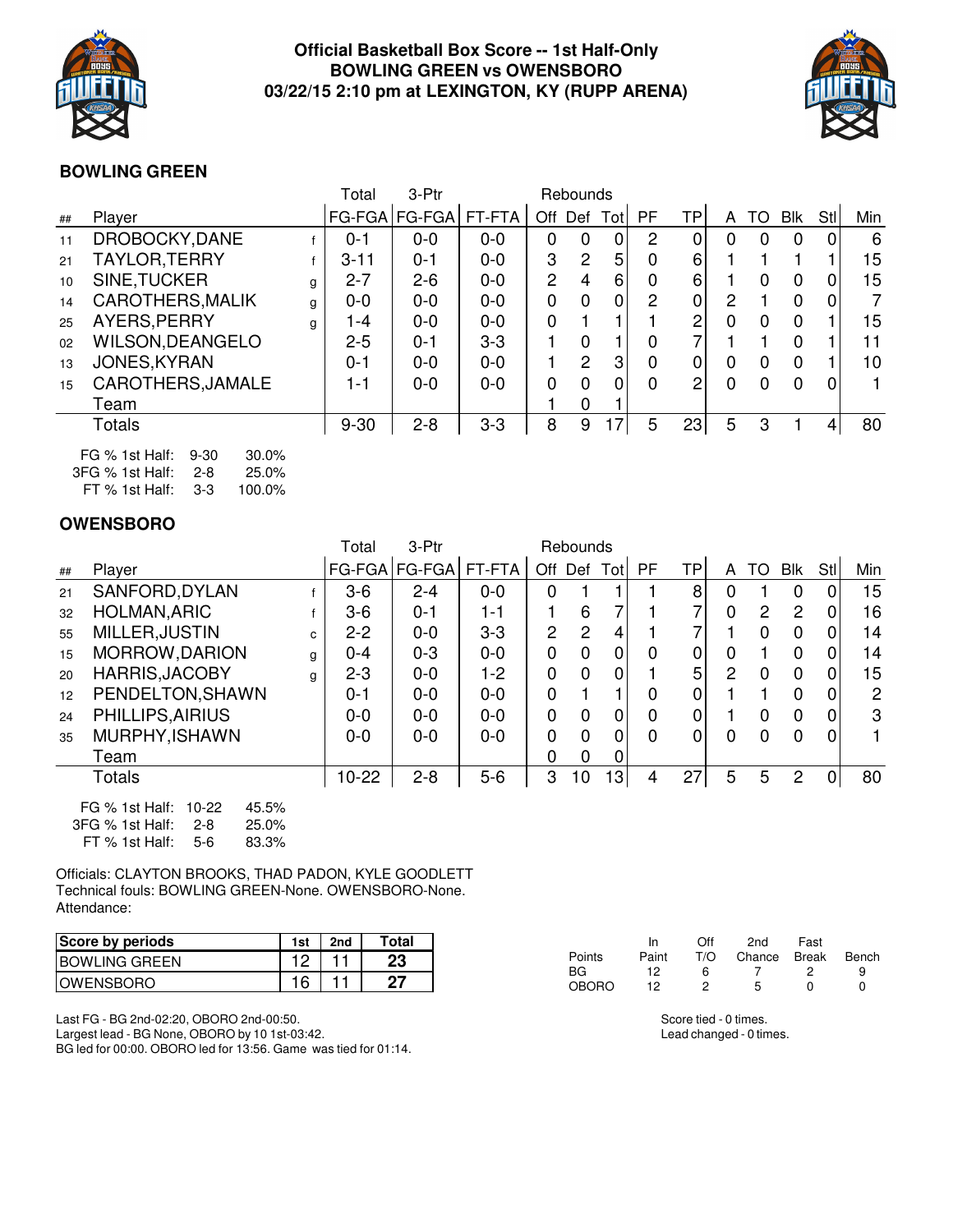

# **BOWLING GREEN vs OWENSBORO 03/22/15 2:10 pm at LEXINGTON, KY (RUPP ARENA) 3rd PERIOD Play-by-Play (Page 1)**



| <b>HOME TEAM: OWENSBORO</b>          | <b>Time</b> | <b>Score</b> | <b>Margin</b>  | <b>VISITORS: BOWLING GREEN</b>      |
|--------------------------------------|-------------|--------------|----------------|-------------------------------------|
| FOUL by MORROW, DARION (P1T1)        | 07:46       |              |                |                                     |
| <b>BLOCK by HOLMAN, ARIC</b>         | 07:34       |              |                | MISSED LAYUP by AYERS, PERRY        |
| REBOUND (DEF) by MILLER, JUSTIN      | 07:33       |              |                |                                     |
| MISSED LAYUP by HARRIS, JACOBY       | 07:29       |              |                | REBOUND (DEF) by (TEAM)             |
| REBOUND (DEF) by HOLMAN, ARIC        | 07:13       |              |                | MISSED JUMPER by TAYLOR, TERRY      |
| GOOD! 3 PTR by SANFORD, DYLAN        | 07:04       | $30 - 23$    | H7             |                                     |
| ASSIST by HARRIS, JACOBY             | 07:04       |              |                |                                     |
| BLOCK by HOLMAN, ARIC                | 06:42       |              |                | MISSED JUMPER by TAYLOR, TERRY      |
|                                      | 06:40       |              |                | REBOUND (OFF) by (TEAM)             |
| FOUL by HOLMAN, ARIC (P2T2)          | 06:29       |              |                | MISSED FT SHOT by CAROTHERS, MALIK  |
|                                      | 06:29       |              |                | REBOUND (OFF) by (DEADBALL)         |
|                                      | 06:29       | $30 - 24$    | H <sub>6</sub> | GOOD! FT SHOT by CAROTHERS, MALIK   |
| MISSED 3 PTR by SANFORD, DYLAN       | 06:22       |              |                |                                     |
| REBOUND (OFF) by MILLER, JUSTIN      | 06:22       |              |                |                                     |
| GOOD! FT SHOT by SANFORD, DYLAN      | 06:15       | $31 - 24$    | H 7            | FOUL by DROBOCKY, DANE (P3T1)       |
| GOOD! FT SHOT by SANFORD, DYLAN      | 06:15       | 32-24        | H 8            |                                     |
|                                      |             |              |                |                                     |
|                                      | 06:15       |              |                | SUB IN : WILSON, DEANGELO           |
|                                      | 06:15       |              |                | SUB IN: JONES, KYRAN                |
|                                      | 06:15       |              |                | SUB OUT: DROBOCKY, DANE             |
|                                      | 06:15       |              |                | SUB OUT: AYERS, PERRY               |
| REBOUND (DEF) by (DEADBALL)          | 06:06       |              |                | MISSED 3 PTR by CAROTHERS, MALIK    |
|                                      | 06:02       |              |                | FOUL by JONES, KYRAN (P1T2)         |
| TURNOVR by SANFORD, DYLAN            | 05:51       |              |                |                                     |
| FOUL by HOLMAN, ARIC (P3T3)          | 05:33       |              |                | MISSED FT SHOT by JONES, KYRAN      |
|                                      | 05:33       |              |                | REBOUND (OFF) by (DEADBALL)         |
| REBOUND (DEF) by MILLER, JUSTIN      | 05:33       |              |                | MISSED FT SHOT by JONES, KYRAN      |
| GOOD! JUMPER by HOLMAN, ARIC [PNT]   | 05:20       | 34-24        | H 10           |                                     |
| ASSIST by SANFORD, DYLAN             | 05:20       |              |                |                                     |
|                                      | 05:13       | 34-26        | H 8            | GOOD! LAYUP by JONES, KYRAN [PNT]   |
|                                      | 05:13       |              |                | ASSIST by CAROTHERS, MALIK          |
| FOUL by SANFORD, DYLAN (P2T4)        | 05:13       |              |                | MISSED FT SHOT by JONES, KYRAN      |
| REBOUND (DEF) by MILLER, JUSTIN      | 05:13       |              |                |                                     |
| GOOD! JUMPER by HOLMAN, ARIC [PNT]   | 04:59       | 36-26        | H 10           |                                     |
| ASSIST by MILLER, JUSTIN             | 04:59       |              |                |                                     |
|                                      | 04:59       |              |                | FOUL by SINE, TUCKER (P1T3)         |
|                                      | 04:59       |              |                | <b>TIMEOUT TEAM</b>                 |
| GOOD! FT SHOT by HOLMAN, ARIC        | 04:59       | 37-26        | H 11           |                                     |
| REBOUND (DEF) by HOLMAN, ARIC        | 04:51       |              |                | MISSED JUMPER by TAYLOR, TERRY      |
| GOOD! JUMPER by MORROW, DARION [PNT] | 04:24       | 39-26        | H 13           |                                     |
| REBOUND (DEF) by MILLER, JUSTIN      | 04:16       |              |                | MISSED JUMPER by WILSON, DEANGELO   |
| GOOD! LAYUP by SANFORD, DYLAN [PNT]  | 04:08       | 41-26        | H 15           |                                     |
|                                      | 04:06       |              |                | SUB IN: AYERS, PERRY                |
|                                      | 04:06       |              |                | SUB OUT: WILSON, DEANGELO           |
| BLOCK by HOLMAN, ARIC                | 04:00       |              |                | MISSED LAYUP by AYERS, PERRY        |
|                                      | 03:58       |              |                | REBOUND (OFF) by SINE, TUCKER       |
| REBOUND (DEF) by SANFORD, DYLAN      | 03:57       |              |                | MISSED TIP-IN by SINE, TUCKER       |
| MISSED LAYUP by HARRIS, JACOBY       | 03:51       |              |                |                                     |
| REBOUND (OFF) by MORROW, DARION      | 03:51       |              |                |                                     |
| MISSED TIP-IN by MORROW, DARION      | 03:47       |              |                | BLOCK by JONES, KYRAN               |
| REBOUND (OFF) by HOLMAN, ARIC        | 03:45       |              |                |                                     |
| TIMEOUT 30sec                        | 03:44       |              |                |                                     |
| GOOD! JUMPER by MORROW, DARION [PNT] | 03:31       | 43-26        | H 17           |                                     |
| ASSIST by HOLMAN, ARIC               | 03:31       |              |                |                                     |
|                                      | 03:08       | 43-28        | H 15           | GOOD! JUMPER by TAYLOR, TERRY [PNT] |
| GOOD! LAYUP by MILLER, JUSTIN [PNT]  | 02:51       | 45-28        | H 17           |                                     |
| ASSIST by HARRIS, JACOBY             |             |              |                |                                     |
|                                      | 02:51       |              |                | <b>TIMEOUT MEDIA</b>                |
|                                      | 02:37       |              |                |                                     |
| SUB IN : PHILLIPS, AIRIUS            | 02:37       |              |                | SUB IN : WILSON, DEANGELO           |
| SUB OUT: MILLER, JUSTIN              | 02:37       |              |                | SUB OUT: SINE, TUCKER               |
| SUB OUT: HOLMAN, ARIC                | 02:37       |              |                |                                     |
|                                      | 02:35       | 45-30        | H 15           | GOOD! JUMPER by TAYLOR, TERRY [PNT] |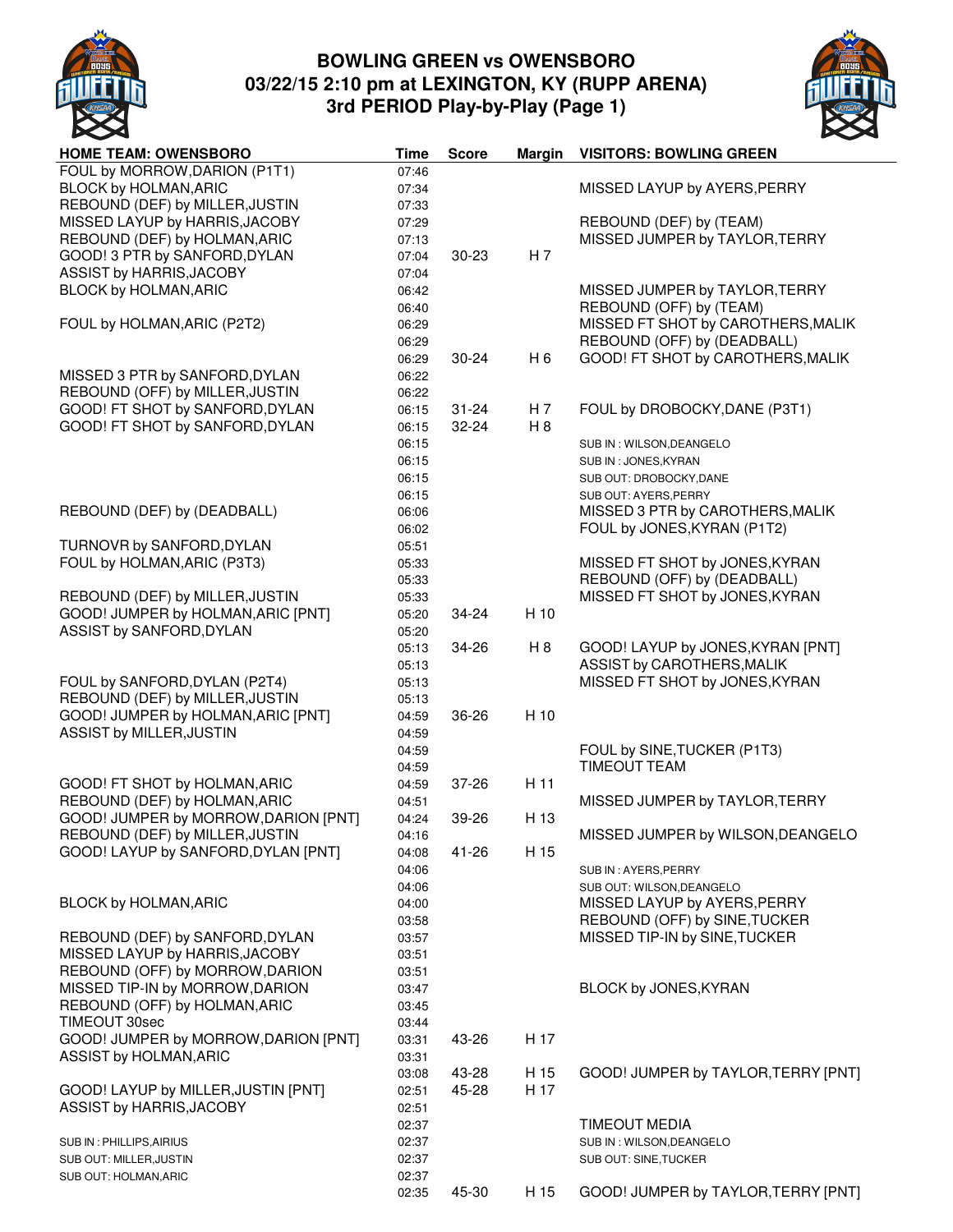

# **BOWLING GREEN vs OWENSBORO 03/22/15 2:10 pm at LEXINGTON, KY (RUPP ARENA) 3rd PERIOD Play-by-Play (Page 2)**



| <b>HOME TEAM: OWENSBORO</b>            | Time  | <b>Score</b> | <b>Margin</b> | <b>VISITORS: BOWLING GREEN</b>       |
|----------------------------------------|-------|--------------|---------------|--------------------------------------|
|                                        | 02:35 |              |               | ASSIST by CAROTHERS, MALIK           |
| GOOD! JUMPER by MILLER, JUSTIN [PNT]   | 02:13 | 47-30        | H 17          |                                      |
| FOUL by MILLER, JUSTIN (P2T5)          | 02:06 | 47-31        | H 16          | GOOD! FT SHOT by WILSON, DEANGELO    |
| REBOUND (DEF) by SANFORD, DYLAN        | 02:06 |              |               | MISSED FT SHOT by WILSON, DEANGELO   |
|                                        | 02:06 |              |               | SUB IN: DROBOCKY, DANE               |
|                                        | 02:06 |              |               | SUB IN: CAROTHERS, JAMALE            |
|                                        | 02:06 |              |               | SUB OUT: CAROTHERS, MALIK            |
|                                        | 02:06 |              |               | SUB OUT: TAYLOR, TERRY               |
| MISSED JUMPER by SANFORD, DYLAN        | 01:52 |              |               | REBOUND (DEF) by CAROTHERS, JAMALE   |
|                                        | 01:41 |              |               | FOUL by WILSON, DEANGELO (P1T4)      |
|                                        | 01:41 |              |               | TURNOVR by WILSON, DEANGELO          |
| SUB IN : HOLMAN, ARIC                  | 01:41 |              |               | SUB IN: CAROTHERS, MALIK             |
|                                        | 01:41 |              |               | SUB OUT: WILSON, DEANGELO            |
| MISSED 3 PTR by SANFORD, DYLAN         | 00:38 |              |               | REBOUND (DEF) by JONES, KYRAN        |
| SUB IN : MILLER, JUSTIN                | 00:38 |              |               | SUB IN: TAYLOR, TERRY                |
| SUB OUT: PHILLIPS, AIRIUS              | 00:38 |              |               | SUB IN: SINE, TUCKER                 |
|                                        | 00:38 |              |               | SUB OUT: DROBOCKY, DANE              |
|                                        | 00:38 |              |               | SUB OUT: CAROTHERS, JAMALE           |
|                                        | 00:38 |              |               | SUB OUT: JONES, KYRAN                |
| BLOCK by HOLMAN, ARIC                  | 00:32 |              |               | MISSED LAYUP by CAROTHERS, MALIK     |
| REBOUND (DEF) by MILLER, JUSTIN        | 00:31 |              |               |                                      |
| GOOD! LAYUP by HARRIS, JACOBY [FB/PNT] | 00:28 | 49-31        | H 18          |                                      |
| ASSIST by MILLER, JUSTIN               | 00:28 |              |               |                                      |
|                                        | 00:21 | 49-33        | H 16          | GOOD! LAYUP by AYERS, PERRY [FB/PNT] |
|                                        | 00:21 |              |               | ASSIST by JONES, KYRAN               |
| MISSED 3 PTR by SANFORD, DYLAN         | 00:12 |              |               |                                      |
| REBOUND (OFF) by HOLMAN, ARIC          | 00:12 |              |               |                                      |
| MISSED DUNK by HOLMAN, ARIC            | 00:08 |              |               | REBOUND (DEF) by JONES, KYRAN        |

### OWENSBORO 49, BOWLING GREEN 33

|                      |     | Off | 2nd          | Fast |       |                         |
|----------------------|-----|-----|--------------|------|-------|-------------------------|
| 3rdperiod-only Paint |     | T/O | Chance Break |      | Bench |                         |
| BOWLING GREEN        | - 8 |     |              |      |       | Score tied - 0 times.   |
| OWENSBORO 16         |     |     | $\mathbf{A}$ |      |       | Lead changed - 0 times. |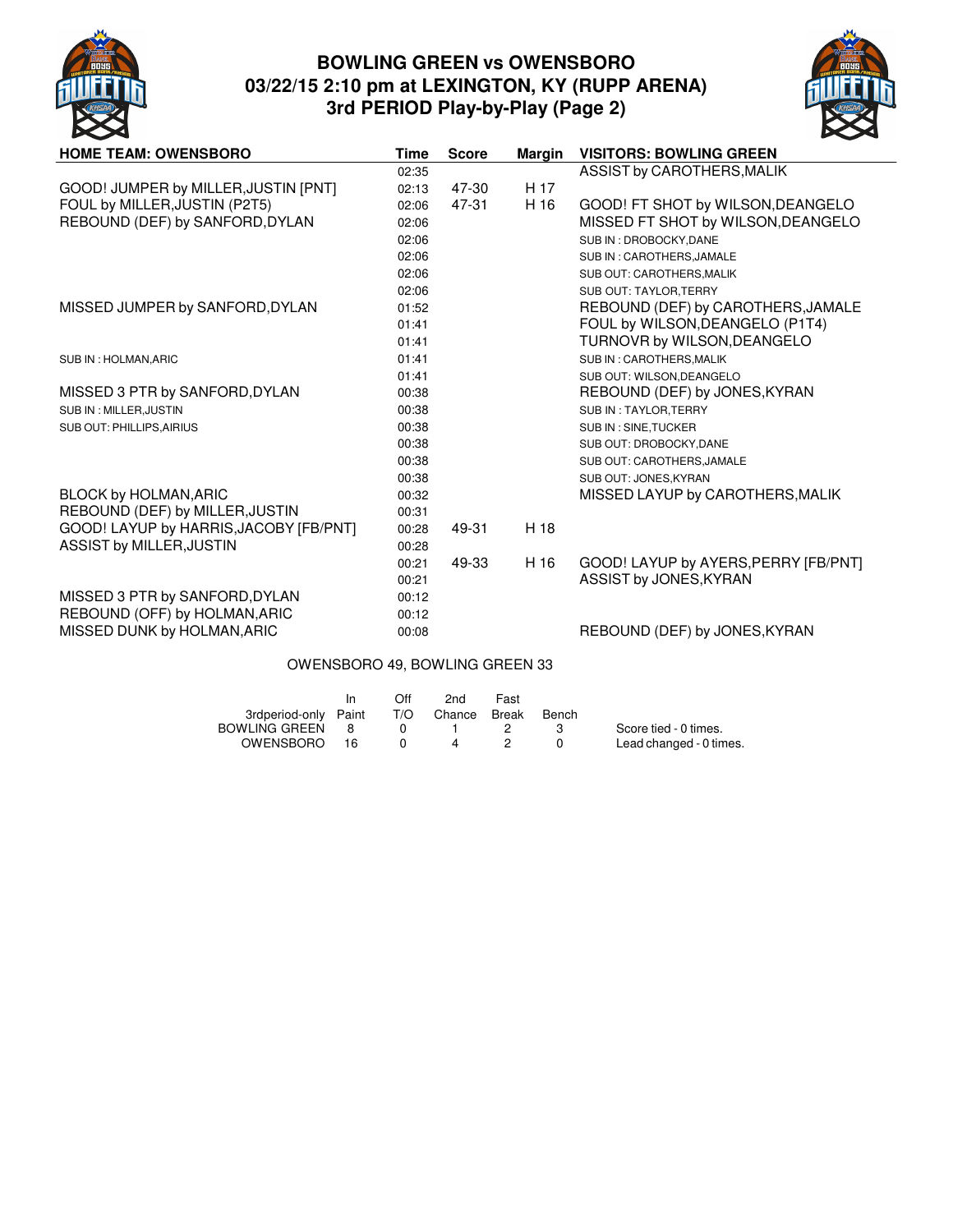

# **BOWLING GREEN vs OWENSBORO 03/22/15 2:10 pm at LEXINGTON, KY (RUPP ARENA) 4th PERIOD Play-by-Play (Page 1)**



| <b>HOME TEAM: OWENSBORO</b>            | Time  | <b>Score</b> | <b>Margin</b> | <b>VISITORS: BOWLING GREEN</b>         |
|----------------------------------------|-------|--------------|---------------|----------------------------------------|
|                                        | 08:00 |              |               | SUB IN: JONES, KYRAN                   |
|                                        | 08:00 |              |               | SUB OUT: DROBOCKY, DANE                |
| FOUL by MILLER, JUSTIN (P3T6)          | 07:53 |              |               |                                        |
| REBOUND (DEF) by HOLMAN, ARIC          | 07:46 |              |               | MISSED JUMPER by TAYLOR, TERRY         |
|                                        |       |              |               |                                        |
| GOOD! LAYUP by HARRIS, JACOBY [PNT]    | 07:12 | 51-33        | H 18          |                                        |
| ASSIST by MILLER, JUSTIN               | 07:12 |              |               |                                        |
|                                        | 07:02 | 51-35        | H 16          | GOOD! JUMPER by CAROTHERS, MALIK       |
| GOOD! 3 PTR by SANFORD, DYLAN          | 06:49 | 54-35        | H 19          |                                        |
| ASSIST by HARRIS, JACOBY               | 06:49 |              |               |                                        |
| FOUL by HARRIS, JACOBY (P2T7)          | 06:40 |              |               | MISSED FT SHOT by CAROTHERS, MALIK     |
| REBOUND (DEF) by MORROW, DARION        | 06:40 |              |               |                                        |
| SUB IN: PHILLIPS, AIRIUS               | 06:40 |              |               | SUB IN : WILSON, DEANGELO              |
| SUB OUT: HARRIS, JACOBY                | 06:40 |              |               | SUB OUT: SINE, TUCKER                  |
|                                        |       |              |               |                                        |
| GOOD! LAYUP by SANFORD, DYLAN [FB/PNT] | 06:34 | 56-35        | H 21          |                                        |
| <b>ASSIST by PHILLIPS, AIRIUS</b>      | 06:34 |              |               |                                        |
|                                        | 06:26 |              |               | MISSED LAYUP by WILSON, DEANGELO       |
|                                        | 06:26 |              |               | REBOUND (OFF) by JONES, KYRAN          |
|                                        | 06:23 | 56-37        | H 19          | GOOD! TIP-IN by JONES, KYRAN [PNT]     |
| GOOD! LAYUP by HOLMAN, ARIC [FB/PNT]   | 06:12 | 58-37        | H 21          |                                        |
| ASSIST by SANFORD, DYLAN               | 06:12 |              |               |                                        |
| GOOD! FT SHOT by HOLMAN, ARIC          | 06:12 | 59-37        | H 22          | FOUL by TAYLOR, TERRY (P1T5)           |
|                                        |       |              |               |                                        |
| BLOCK by HOLMAN, ARIC                  | 06:02 |              |               | MISSED LAYUP by AYERS, PERRY           |
|                                        | 06:01 |              |               | REBOUND (OFF) by TAYLOR, TERRY         |
|                                        | 05:59 | 59-39        | H 20          | GOOD! TIP-IN by TAYLOR, TERRY [PNT]    |
| TURNOVR by HOLMAN, ARIC                | 05:48 |              |               |                                        |
|                                        | 05:36 |              |               | MISSED LAYUP by TAYLOR, TERRY          |
|                                        | 05:36 |              |               | REBOUND (OFF) by JONES, KYRAN          |
|                                        | 05:34 | 59-41        | H 18          | GOOD! TIP-IN by JONES, KYRAN [PNT]     |
|                                        | 05:34 |              |               | <b>TIMEOUT TEAM</b>                    |
|                                        |       |              |               |                                        |
| TURNOVR by (TEAM)                      | 05:34 |              |               |                                        |
| SUB IN: HARRIS, JACOBY                 | 05:34 |              |               | SUB IN : SINE, TUCKER                  |
| SUB OUT: PHILLIPS, AIRIUS              | 05:34 |              |               | SUB OUT: AYERS, PERRY                  |
| FOUL by HOLMAN, ARIC (P4T8)            | 05:29 |              |               | MISSED FT SHOT by CAROTHERS, MALIK     |
|                                        | 05:29 |              |               | REBOUND (OFF) by (DEADBALL)            |
|                                        | 05:29 |              |               | TURNOVR by JONES, KYRAN                |
| SUB IN : PHILLIPS, AIRIUS              | 05:29 |              |               |                                        |
| SUB OUT: HOLMAN, ARIC                  | 05:29 |              |               |                                        |
| MISSED JUMPER by MORROW, DARION        | 05:14 |              |               | REBOUND (DEF) by TAYLOR, TERRY         |
| FOUL by MILLER, JUSTIN (P4T9)          | 05:03 | 59-42        | H 17          | GOOD! FT SHOT by JONES, KYRAN          |
|                                        |       | 59-43        | H 16          | GOOD! FT SHOT by JONES, KYRAN          |
|                                        | 05:03 |              |               |                                        |
| MISSED JUMPER by MILLER, JUSTIN        | 04:37 |              |               | REBOUND (DEF) by JONES, KYRAN          |
|                                        | 04:23 | 59-45        | H 14          | GOOD! JUMPER by TAYLOR, TERRY [PNT]    |
| TURNOVR by PHILLIPS, AIRIUS            | 04:12 |              |               |                                        |
| <b>TIMEOUT TEAM</b>                    | 04:11 |              |               |                                        |
| SUB IN : HOLMAN, ARIC                  | 04:11 |              |               |                                        |
| SUB OUT: PHILLIPS, AIRIUS              | 04:11 |              |               |                                        |
|                                        | 04:08 |              |               | TURNOVR by WILSON, DEANGELO            |
| GOOD! LAYUP by HOLMAN, ARIC [PNT]      | 04:02 | 61-45        | H 16          |                                        |
| ASSIST by MILLER, JUSTIN               | 04:02 |              |               |                                        |
|                                        |       |              |               |                                        |
|                                        | 03:53 | 61-47        | H 14          | GOOD! JUMPER by CAROTHERS, MALIK [PNT] |
| TURNOVR by HARRIS, JACOBY              | 03:24 |              |               |                                        |
|                                        | 03:09 |              |               | MISSED JUMPER by JONES, KYRAN          |
|                                        | 03:09 |              |               | REBOUND (OFF) by TAYLOR, TERRY         |
|                                        | 03:07 | 61-49        | H 12          | GOOD! TIP-IN by TAYLOR, TERRY [PNT]    |
|                                        | 03:06 |              |               | TIMEOUT 30sec                          |
| MISSED LAYUP by HOLMAN, ARIC           | 02:58 |              |               | BLOCK by WILSON, DEANGELO              |
| REBOUND (OFF) by HOLMAN, ARIC          | 02:57 |              |               |                                        |
| GOOD! TIP-IN by HOLMAN, ARIC [PNT]     | 02:55 | 63-49        | H 14          |                                        |
|                                        |       |              |               | FOUL by JONES, KYRAN (P2T6)            |
|                                        | 02:55 |              |               |                                        |
| TIMEOUT media                          | 02:55 |              |               |                                        |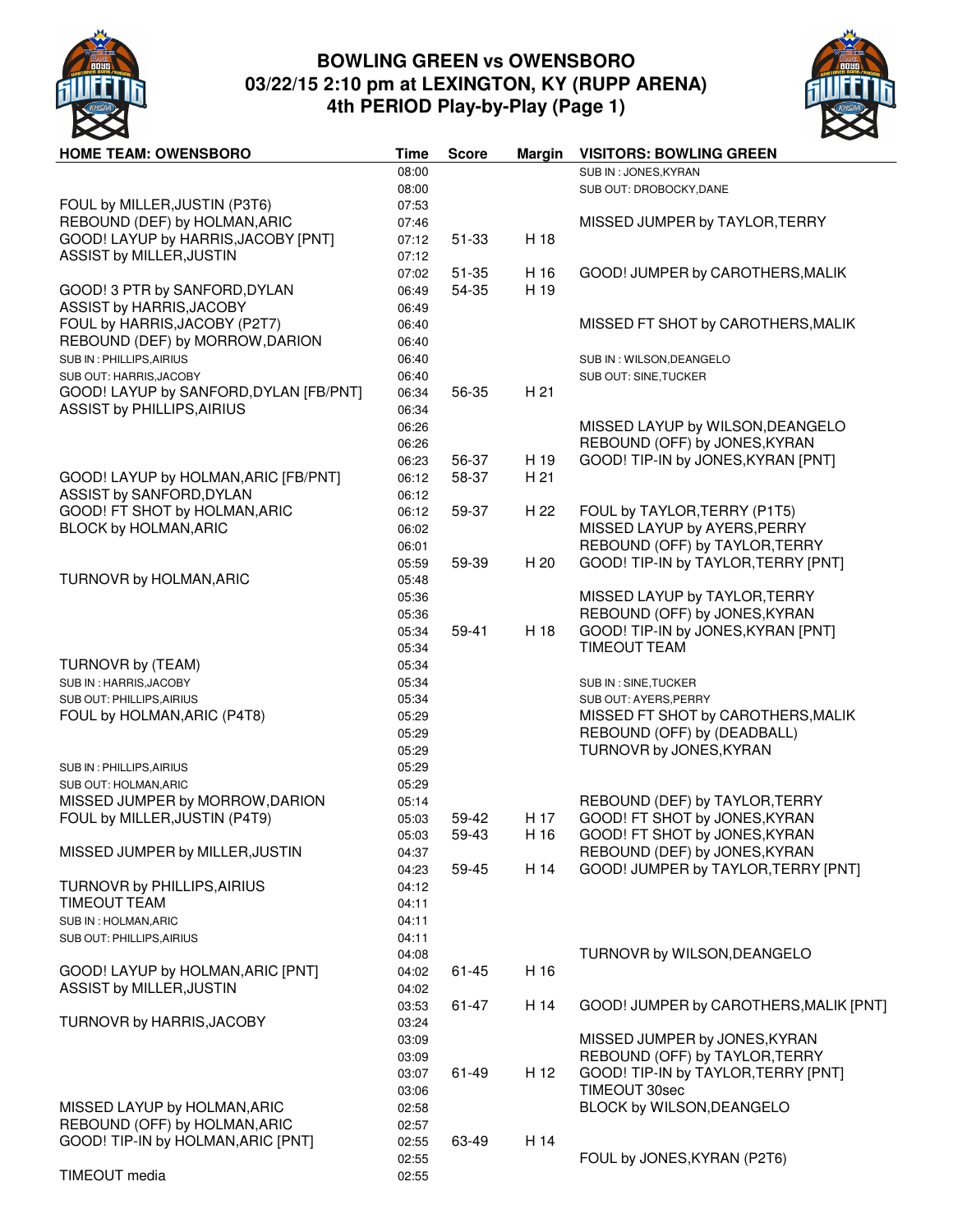

# **BOWLING GREEN vs OWENSBORO 03/22/15 2:10 pm at LEXINGTON, KY (RUPP ARENA) 4th PERIOD Play-by-Play (Page 2)**



| <b>HOME TEAM: OWENSBORO</b>                                        | Time           | <b>Score</b>   | <b>Margin</b> | <b>VISITORS: BOWLING GREEN</b>                                  |
|--------------------------------------------------------------------|----------------|----------------|---------------|-----------------------------------------------------------------|
| GOOD! FT SHOT by HOLMAN, ARIC                                      | 02:55          | 64-49          | H 15          |                                                                 |
| SUB IN: PHILLIPS, AIRIUS                                           | 02:55          |                |               | SUB OUT: SINE, TUCKER                                           |
| SUB OUT: MILLER, JUSTIN                                            | 02:55          |                |               |                                                                 |
| REBOUND (DEF) by HOLMAN, ARIC                                      | 02:48          |                |               | MISSED LAYUP by WILSON, DEANGELO                                |
| GOOD! FT SHOT by SANFORD, DYLAN                                    | 02:13          | 65-49          | H 16          | FOUL by SINE, TUCKER (P2T7)                                     |
| MISSED FT SHOT by SANFORD, DYLAN                                   | 02:13          |                |               | REBOUND (DEF) by TAYLOR, TERRY                                  |
|                                                                    | 02:08          | 65-52          | H 13          | GOOD! 3 PTR by SINE, TUCKER                                     |
|                                                                    | 02:08          |                |               | ASSIST by CAROTHERS, MALIK                                      |
|                                                                    | 02:06          |                |               | <b>TIMEOUT TEAM</b>                                             |
| SUB IN : MILLER, JUSTIN                                            | 02:06          |                |               |                                                                 |
| SUB OUT: PHILLIPS, AIRIUS                                          | 02:06          |                |               |                                                                 |
| <b>TIMEOUT TEAM</b>                                                | 01:57          |                |               |                                                                 |
| GOOD! FT SHOT by HARRIS, JACOBY                                    | 01:48          | 66-52          | H 14          | FOUL by SINE, TUCKER (P3T8)                                     |
| GOOD! FT SHOT by HARRIS, JACOBY                                    | 01:48          | 67-52          | H 15          |                                                                 |
| SUB IN: PHILLIPS, AIRIUS                                           | 01:48          |                |               |                                                                 |
| SUB OUT: MILLER, JUSTIN                                            | 01:48          |                |               |                                                                 |
| SUB OUT: SANFORD, DYLAN                                            | 01:48          |                |               |                                                                 |
| REBOUND (DEF) by HARRIS, JACOBY<br>GOOD! FT SHOT by HARRIS, JACOBY | 01:44          | 68-52          | H 16          | MISSED 3 PTR by SINE, TUCKER<br>FOUL by WILSON, DEANGELO (P2T9) |
| GOOD! FT SHOT by HARRIS, JACOBY                                    | 01:39          | 69-52          | H 17          |                                                                 |
|                                                                    | 01:39<br>01:39 |                |               | SUB IN: YATES, JACOB                                            |
|                                                                    | 01:39          |                |               |                                                                 |
|                                                                    | 01:39          |                |               | SUB IN : RIEHN, LOGAN<br>SUB OUT: JONES, KYRAN                  |
|                                                                    | 01:39          |                |               | SUB OUT: WILSON, DEANGELO                                       |
|                                                                    | 01:31          | 69-54          | H 15          | GOOD! JUMPER by CAROTHERS, MALIK [PNT]                          |
| GOOD! FT SHOT by MORROW, DARION                                    | 01:28          | 70-54          | H 16          | FOUL by CAROTHERS, MALIK (P3T10)                                |
| GOOD! FT SHOT by MORROW, DARION                                    | 01:28          | $71 - 54$      | H 17          |                                                                 |
|                                                                    | 01:28          |                |               | SUB IN: CHANEY, SETH                                            |
|                                                                    | 01:28          |                |               | SUB OUT: TAYLOR, TERRY                                          |
| BLOCK by HOLMAN, ARIC                                              | 01:23          |                |               | MISSED LAYUP by SINE, TUCKER                                    |
|                                                                    | 01:21          |                |               | REBOUND (OFF) by (TEAM)                                         |
|                                                                    | 01:21          |                |               | SUB IN : ROBINSON, JUSTIN                                       |
|                                                                    | 01:21          |                |               | SUB OUT: YATES, JACOB                                           |
|                                                                    | 01:15          |                |               | MISSED JUMPER by ROBINSON, JUSTIN                               |
|                                                                    | 01:15          |                |               | REBOUND (OFF) by ROBINSON, JUSTIN                               |
|                                                                    | 01:13          | 71-56          | H 15          | GOOD! TIP-IN by ROBINSON, JUSTIN [PNT]                          |
| MISSED FT SHOT by HARRIS, JACOBY                                   | 00:52          |                |               | FOUL by ROBINSON, JUSTIN (P1T11)                                |
| REBOUND (OFF) by (DEADBALL)                                        | 00:52          |                |               |                                                                 |
| GOOD! FT SHOT by HARRIS, JACOBY                                    | 00:52          | 72-56          | H 16          |                                                                 |
| SUB IN : FILLMAN, GABE                                             | 00:52          |                |               |                                                                 |
|                                                                    | 00:47          |                |               | MISSED 3 PTR by RIEHN, LOGAN                                    |
|                                                                    | 00:47          |                |               | REBOUND (OFF) by ROBINSON, JUSTIN                               |
| REBOUND (DEF) by FILLMAN, GABE                                     | 00:41          |                |               | MISSED 3 PTR by SINE, TUCKER                                    |
| GOOD! FT SHOT by FILLMAN, GABE                                     | 00:35          | 73-56          | H 17          | FOUL by CAROTHERS, MALIK (P4T12)                                |
| GOOD! FT SHOT by FILLMAN, GABE                                     | 00:35          | 74-56          | H 18          |                                                                 |
| SUB IN : WASHINGTON, TREVOR                                        | 00:35          |                |               | SUB IN : PEAY, JONATHAN                                         |
| SUB IN : HOWARD, JAMES                                             | 00:35          |                |               | SUB IN : CAROTHERS, JAMALE                                      |
| SUB IN : DOUGLAS, DEONTE                                           | 00:35          |                |               | SUB OUT: CAROTHERS, MALIK                                       |
| SUB IN : BROWN, DARIUS                                             | 00:35          |                |               |                                                                 |
| SUB OUT: HOLMAN, ARIC                                              | 00:35          |                |               |                                                                 |
| SUB OUT: PHILLIPS, AIRIUS                                          | 00:35          |                |               |                                                                 |
| SUB OUT: MORROW, DARION                                            | 00:35          |                |               |                                                                 |
| SUB OUT: HARRIS, JACOBY                                            | 00:35          |                | H 17          | GOOD! FT SHOT by RIEHN, LOGAN                                   |
| FOUL by BROWN, DARIUS (P1T10)                                      | 00:21<br>00:21 | 74-57<br>74-58 | H 16          | GOOD! FT SHOT by RIEHN, LOGAN                                   |
| SUB IN : WIMSATT, RASHAI                                           | 00:21          |                |               |                                                                 |
| SUB OUT: FILLMAN, GABE                                             | 00:21          |                |               |                                                                 |
|                                                                    |                |                |               |                                                                 |